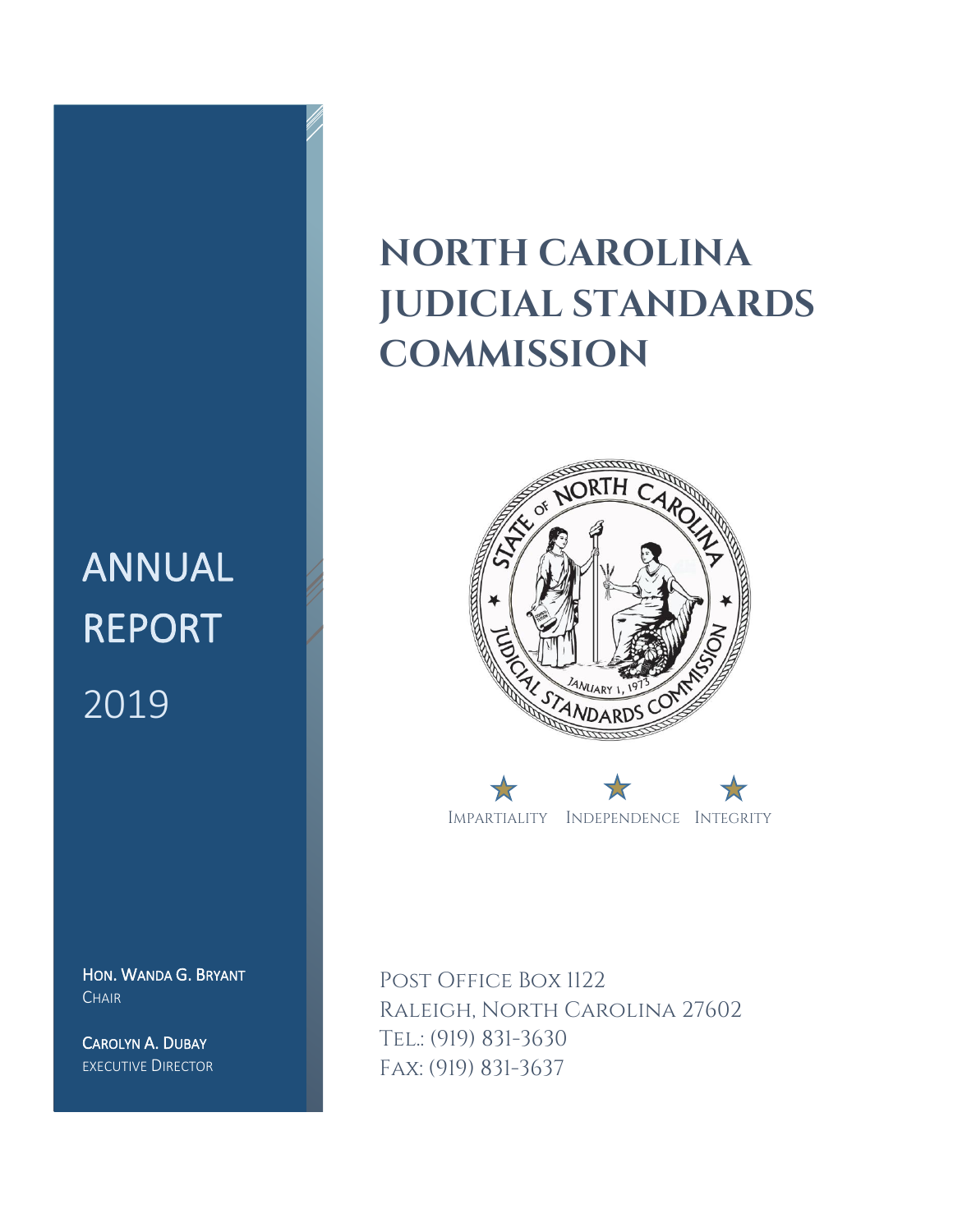## **CONTENTS**

#### **Page**

| Present and Past Members of the Judicial Standards Commission16<br><b>APPENDIX A:</b> |
|---------------------------------------------------------------------------------------|

This report provides statistical data of the activities of the Commission in 2019. For further information, please visit the Judicial Standards Commission's website at:

[http://ncjsc.gov](http://ncjsc.gov/)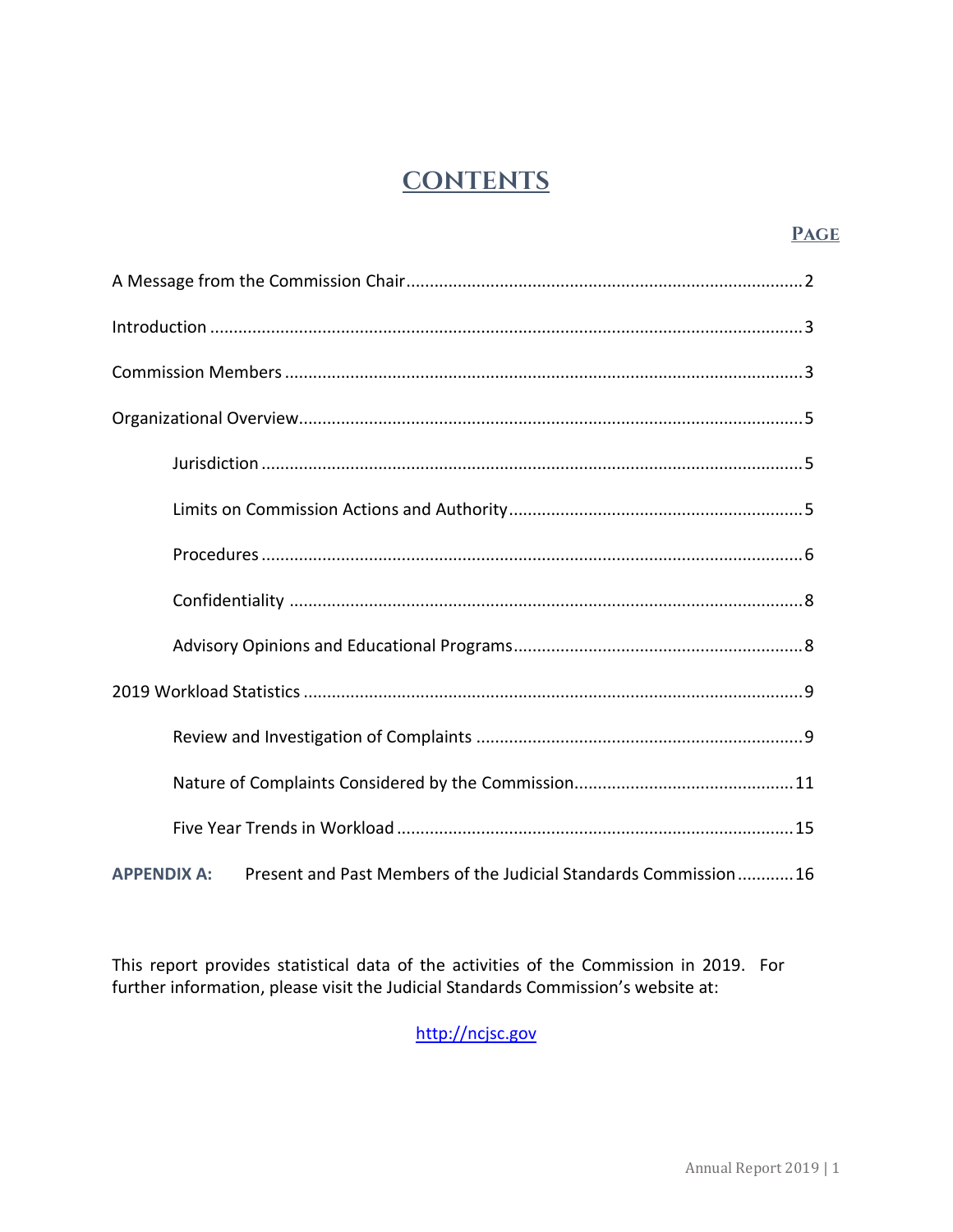## A MESSAGE FROM THE COMMISSION CHAIR

Ladies and Gentlemen:

As Chair of the North Carolina Judicial Standards Commission, I am pleased to present the Commission's 2019 Annual Report. As the workload of the Commission continues to increase, we remain steadfast in our commitment to providing a fair and thorough process for reviewing complaints, conducting investigations, and where appropriate, initiating disciplinary proceedings. The Commission staff also continues its important work in providing confidential ethics advice to judges across the State of North Carolina and offering numerous educational programs to judges, court employees and others regarding the demanding obligations of the Code of Judicial Conduct.

As the coming year brings my retirement, it will be my last year as Chairperson of the Commission. I wish to extend my deepest gratitude to all the Commission members and staff with whom I have had the pleasure of working since becoming Chairperson in 2014. It has been an honor and a privilege to contribute to the essential work of the Commission in promoting the highest standards of conduct in the judiciary. We will continue to make strides to improve the Commission's procedures to ensure a fair and professional process for reviewing and investigating complaints and will continue to develop resources for judges as they navigate their professional and ethical duties under the Code of Judicial Conduct.

Sincerely,<br>*Nanda G. Buyant* 

Wanda G. Bryant Judge, North Carolina Court of Appeals Chair, North Carolina Judicial Standards Commission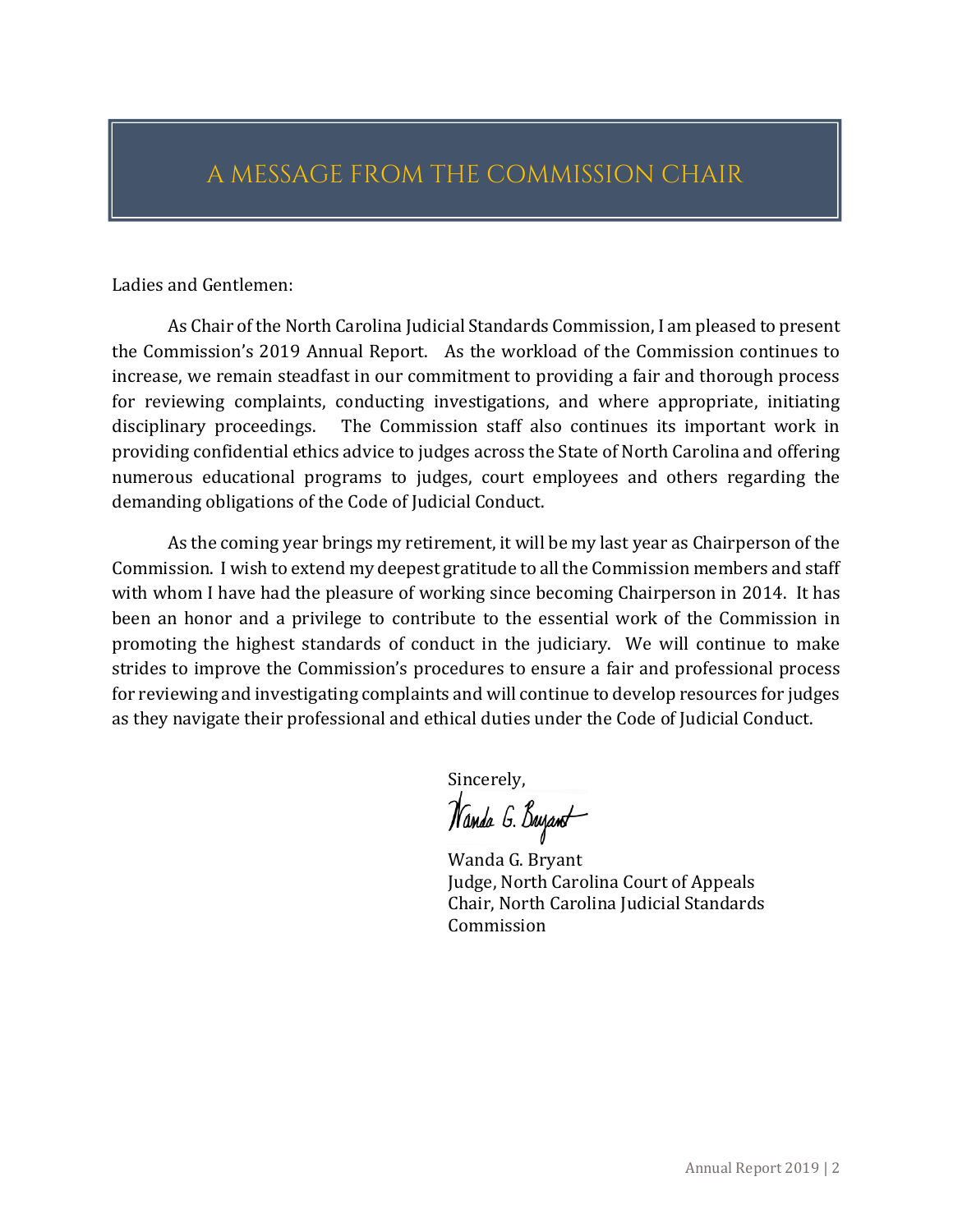#### **INTRODUCTION**

The North Carolina Judicial Standards Commission reviews and investigates allegations of misconduct or disability made against judges and justices of the North Carolina General Court of Justice and commissioners and deputy commissioners of the North Carolina Industrial Commission. When there is clear and convincing evidence of judicial misconduct, the Commission makes recommendations to the North Carolina Supreme Court for disciplinary action. The Commission also provides formal and informal advisory opinions to justices, judges, commissioners, and deputy commissioners regarding their ethical obligations under the North Carolina Code of Judicial Conduct. By increasing awareness on the part of both the judiciary, the Industrial Commission, and the public as to the ethical obligations under the Code of Judicial Conduct, the Commission works to protect the integrity of the judicial process and to preserve public confidence in state judicial proceedings.

#### **2019 COMMISSION MEMBERS**

There are thirteen members of the Commission, including judges, attorneys and citizens. The Chief Justice of North Carolina appoints a judge of the North Carolina Court of Appeals to serve as Chair of the Commission, who serves at the pleasure of the Chief Justice. The twelve regular members of the Commission each serve one, six year term, and are appointed as follows: two superior court judges and two district court judges appointed by the Chief Justice; four members of the North Carolina State Bar elected by the State Bar Council; and four North Carolina citizens - two appointed by the Governor and two appointed by the General Assembly (one on recommendation of the Speaker of the North Carolina House of Representatives and one on recommendation of the President Pro Tempore of the North Carolina Senate). The citizen members of the Commission must not be attorneys or active or retired judges.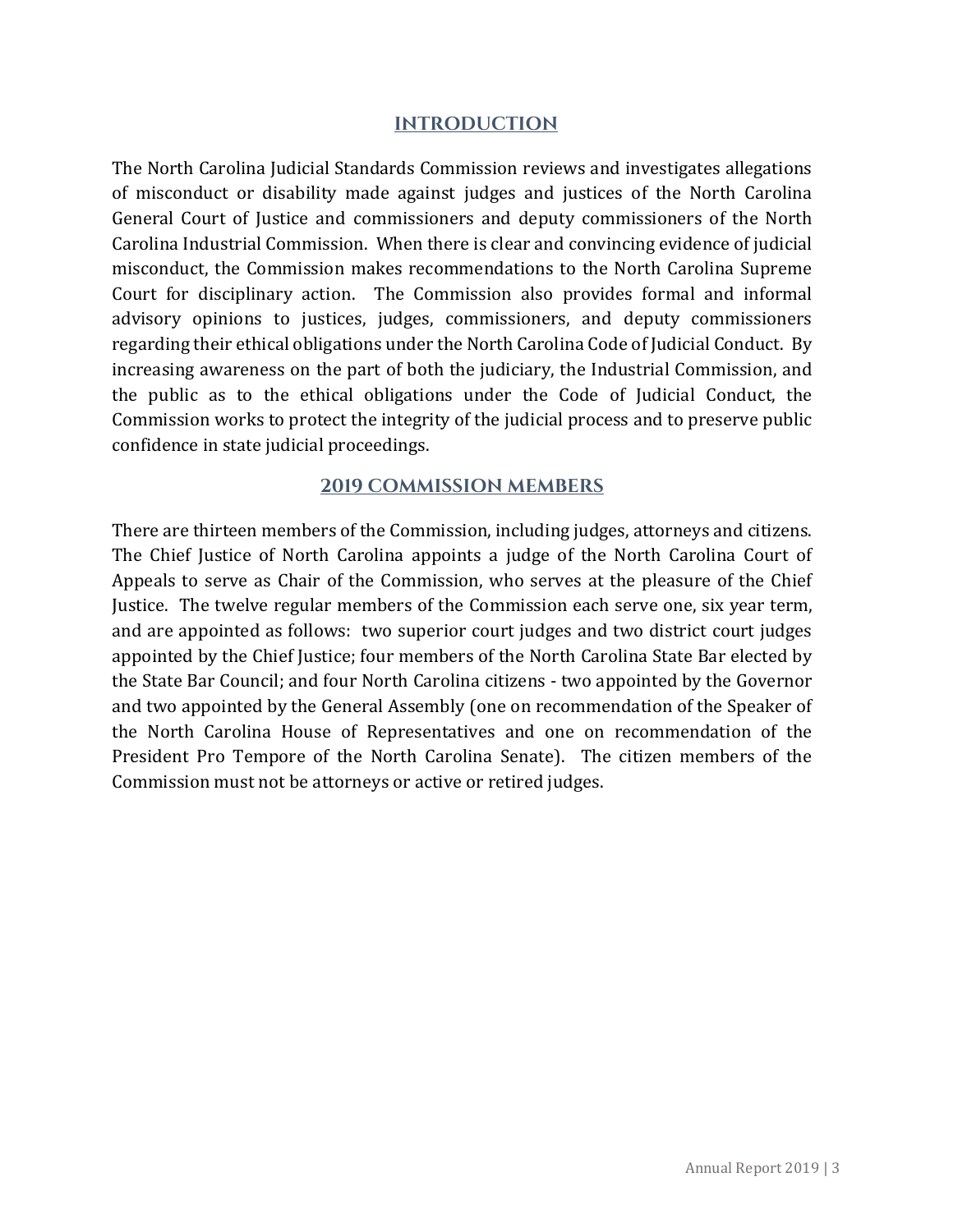#### In 2019, the members of the Commission were as follows:

#### **The Honorable Wanda G. Bryant**

Judge of the North Carolina Court of Appeals Chair of the Judicial Standards Commission

#### **The Honorable R. Stuart Albright**

Judge of the North Carolina Superior Court Commission Vice-Chair

#### **The Honorable James H. Faison III**

Judge of the North Carolina District Court

**Forrest Ferrell, Esq.** Member of the North Carolina State Bar

**Lonnie M. Player, Jr., Esq.** Member of the North Carolina State Bar

> **Mr. Dean Jordan** North Carolina Citizen

**Ms. Talece Y. Hunter**  North Carolina Citizen

#### **The Honorable Jeffery B. Foster**

Judge of the North Carolina Superior Court Commission Vice-Chair

**The Honorable Sherri W. Elliott**

Judge of the North Carolina District Court

**William H. Jones, Jr., Esq.** Member of the North Carolina State Bar

**Allison Mullins, Esq.** Member of the North Carolina State Bar

> **Mr. Cresswell D. Elmore** North Carolina Citizen

**Mr. Grady Hawkins** North Carolina Citizen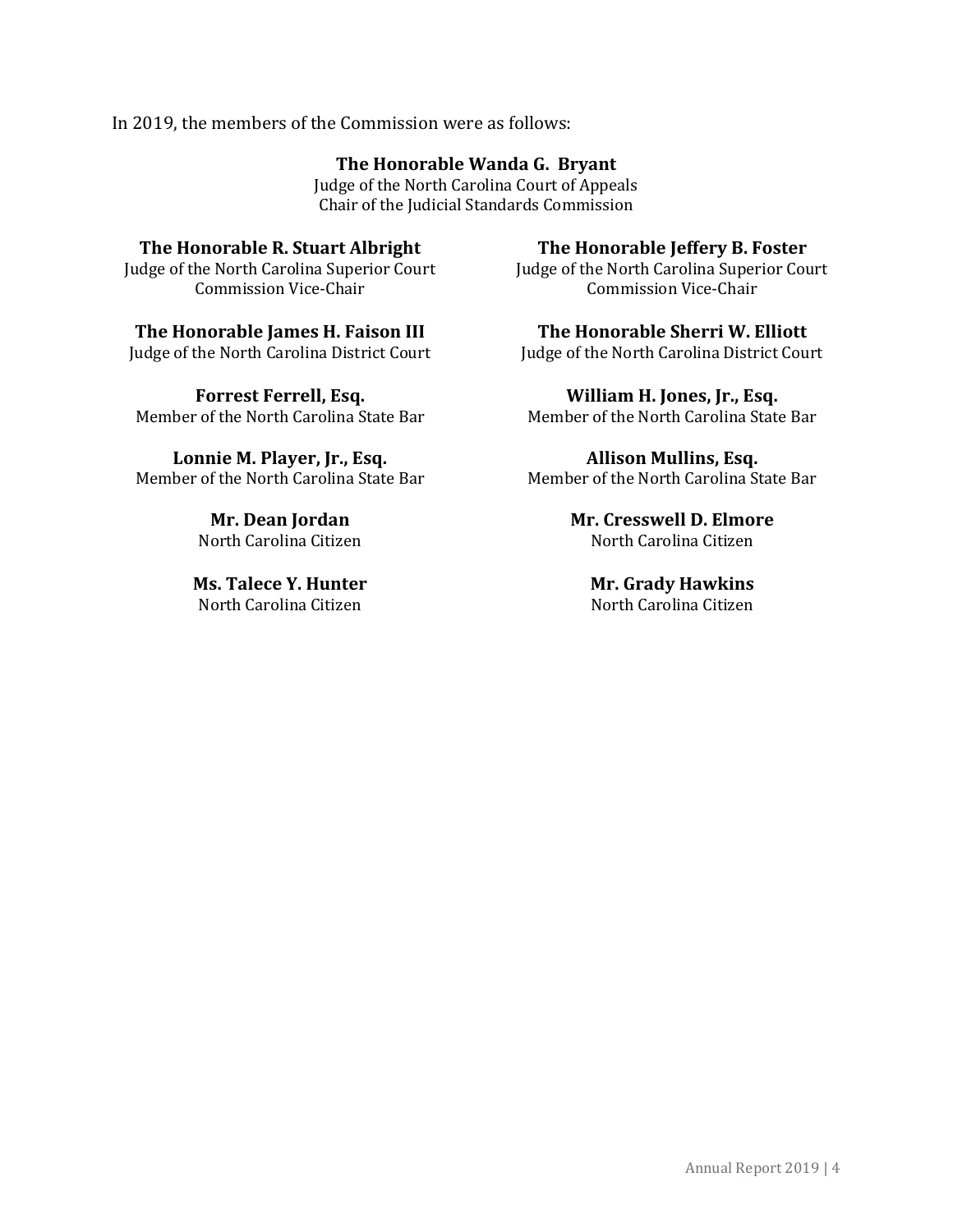#### **ORGANIZATIONAL OVERVIEW**

#### **Jurisdiction**

The Judicial Standards Commission was created in 1973 to implement an amendment to Article IV, Section 17 of the North Carolina Constitution authorizing the General Assembly to provide a mechanism for the discipline of judges apart from the impeachment process. The Commission is not involved in the process for the impeachment of judges by the state legislature under the North Carolina Constitution.

Article 30 of Chapter 7A of the General Statutes governs the Commission's authority and prescribes the general procedures for the discipline of any judge or justice of the General Court of Justice. In 2011, the General Assembly amended the Workers' Compensation Act, as provided in Section 97-78.1 of the North Carolina General Statutes, and expanded the Commission's jurisdiction to include allegations of misconduct committed by commissioners and deputy commissioners of the North Carolina Industrial Commission. Presently, the jurisdiction of the Commission extends to over 500 judges, including justices of the North Carolina Supreme Court, judges of the North Carolina Court of Appeals, judges of the North Carolina Superior Courts, judges of the North Carolina District Courts, emergency and recalled judges, as well as the commissioners and deputy commissioners of the North Carolina Industrial Commission.

The Commission has no jurisdiction or authority over the following officials often associated with the judiciary or the judicial process: district attorneys, assistant district attorneys, public defenders, clerks of court, magistrates, administrative law judges, private attorneys, law enforcement officers, or any other court personnel. As a state agency, the Commission also has no jurisdiction or authority over federal judges at any level.

#### **Limits on Commission Action and Authority**

The Commission's disciplinary authority extends only to the review and investigation of complaints of judicial misconduct that would violate the North Carolina Code of Judicial Conduct or would otherwise constitute grounds for discipline under North Carolina General Statutes Section 7A-376(b) (willful misconduct in office, willful and persistent failure to perform the judge's duties, habitual intemperance, conviction of a crime involving moral turpitude, or conduct prejudicial to the administration of justice that brings the judicial office into disrepute). The Commission may also investigate allegations that a judge is suffering from a physical or mental incapacity that interferes with the performance of the judge's duties. In appropriate circumstances, and after a full investigation and a hearing, the Commission may recommend disciplinary action to be taken by the North Carolina Supreme Court. Such recommended discipline may include public reprimand, censure, suspension or removal from office. The North Carolina Supreme Court may adopt, modify or reject the Commission's recommendations in whole or in part. In cases where the misconduct does not rise to the level where disciplinary action is to be recommended, the Commission may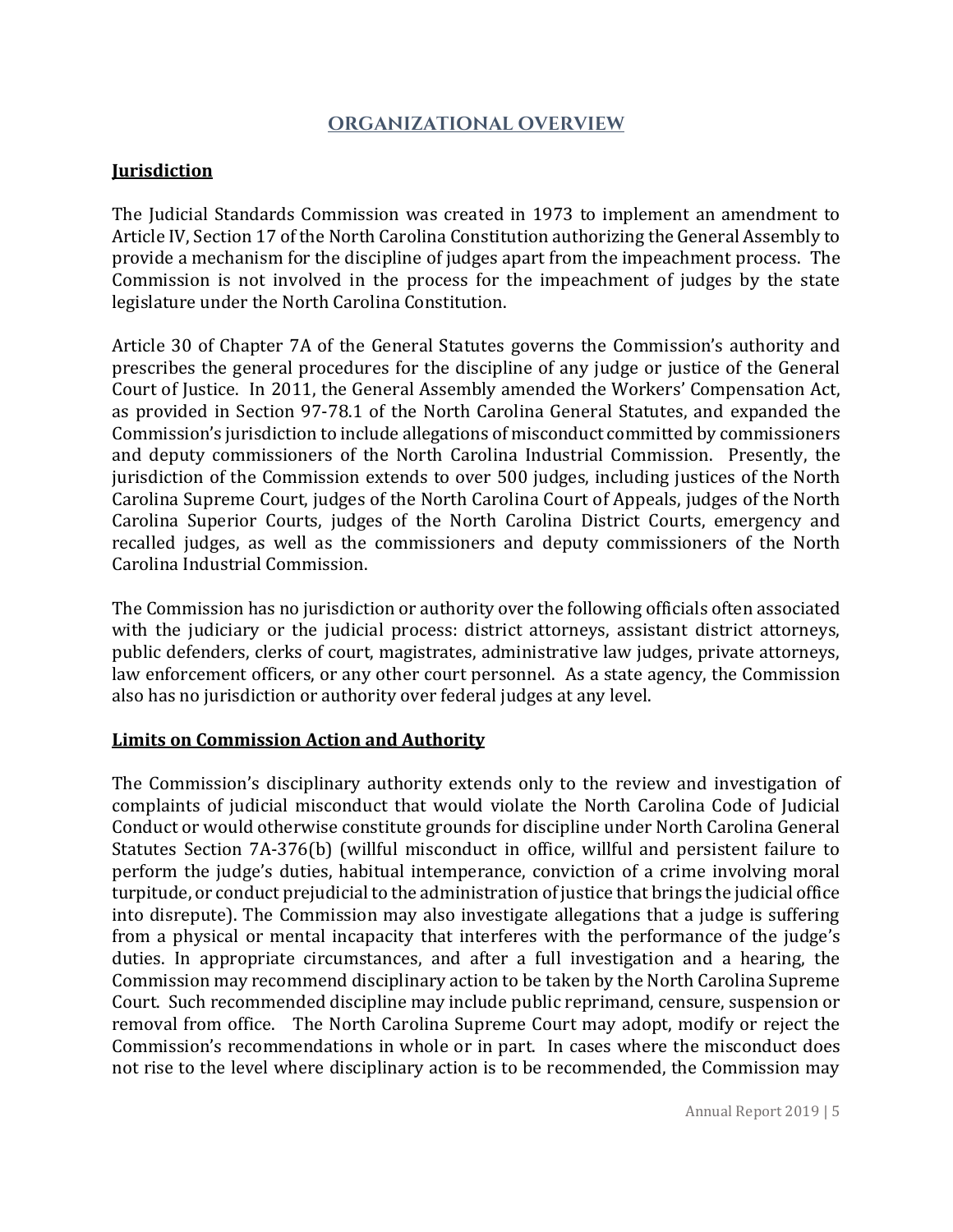issue private letters of caution to individuals under inquiry. These private letters of caution are recorded in a judge's permanent disciplinary file, but are confidential and are not public records.

Although the Commission interprets the Code of Judicial Conduct and makes recommendations concerning discipline for violation of its Canons, the Commission itself does not promulgate the Code. That authority rests with the Supreme Court of North Carolina, which adopted the current Code of Judicial Conduct on January 31, 2006, as amended on November 5, 2015. All orders and amendments with respect to the Code of Judicial Conduct are published in the advance sheets of the North Carolina Reports. The Commission also maintains a copy of the current version of the Code of Judicial Conduct on its website.

#### **Procedures**

The Commission's procedures are prescribed generally in Article 30 of Chapter 7A of the North Carolina General Statutes. In addition, as provided in Section 7A-375(g) of the North Carolina General Statutes, the Commission has promulgated additional rules of procedure that govern the initiation and review of complaints before the Commission, as well as the conduct of the Commission's proceedings. The current rules became effective on September 1, 2014, and are available on the Commission's website.

Complaint forms are available on the Commission's website, and they may either be mailed to the Commission or filed electronically through the online form. The Commission does not accept complaints by telephone and citizens may not present complaints in person before the Commission or attend Commission meetings.

The Commission staff reviews each complaint to determine whether the allegations, if true, would be sufficient to establish a violation of the North Carolina Code of Judicial Conduct or would otherwise constitute grounds for discipline or removal by the Supreme Court under Section 7A-376 of the North Carolina General Statutes. If after initial review the allegations are determined to be obviously unfounded or frivolous, the Chair may dismiss the complaint after the appropriate investigative panel of the Commission has had the opportunity to review the complaint and no objection by any member is made to such dismissal after initial review.

Complaints that are unlikely to proceed past initial review typically involve allegations that fall into one of these categories: (1) complaints seeking only reversal or other change to a judge's ruling; (2) complaints seeking only removal of the judge from a particular case; (3) complaints based on the complainant's erroneous understanding of the judicial process or some other error as to jurisdiction or the law; and (4) complaints that are based solely on the claim that the complainant is not subject to the authority of the state's courts or government. Other times, complaints may raise legitimate grievances over an incident, but are dismissed as outside the Commission's authority, such as when: (1) the complaint is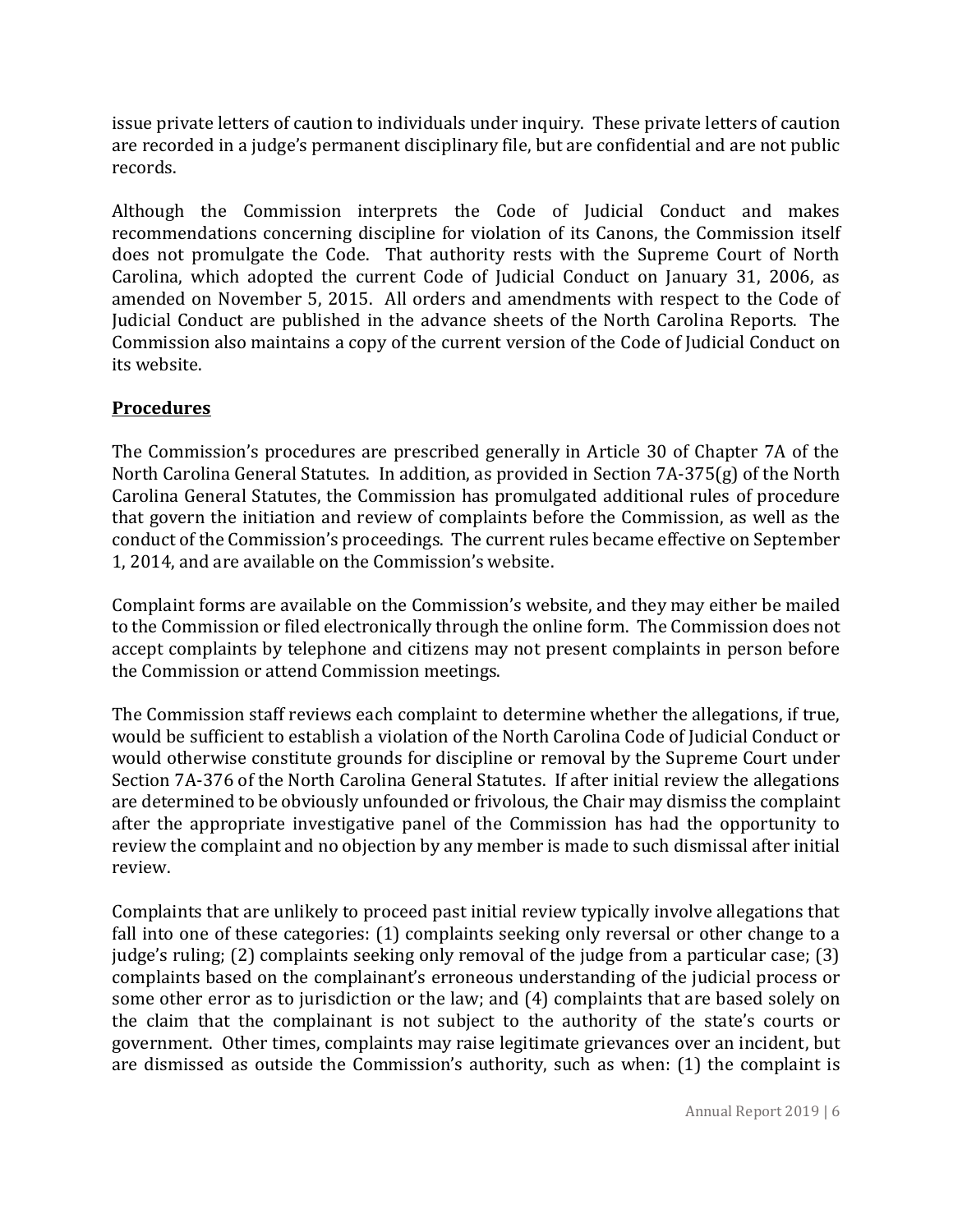against individuals not subject to the Commission's jurisdiction; (2) the alleged conduct took place outside the statute of limitations provided in the Code of Judicial Conduct (three years in most cases); (3) the judge made a clear legal error, but there is insufficient evidence that the error was made in bad faith or as the result of misconduct, or (4) the alleged conduct, though concerning or improper, was not a violation of the Code of Judicial Conduct.

For complaints that are not dismissed after initial review, the investigative panel may request a preliminary investigation to gather more facts relating to the complaint. In the alternative, or after a preliminary investigation is concluded, if the investigative panel considering a complaint finds sufficient credible allegations of serious misconduct, it may order a formal investigation into a complaint. The accused judge is then notified of the Commission's formal investigation and the nature of the allegations of misconduct, and is given an opportunity to respond. Allegations that are most likely to lead to a formal investigation by the Commission include allegations of improper *ex parte* communications between a judge and one of the parties or lawyers in a case, a judge's refusal to disqualify himself or herself in cases where a clear conflict of interest exists, a judge's use of abusive language towards litigants or counsel, neglect of cases resulting in unjustified delays in entering written orders, the abuse of the judicial office for the personal gain of the judge or other private interests, financial improprieties, and serious personal misconduct by the judge of a criminal nature.

If, after a formal investigation is completed, the Commission finds probable cause to believe that judicial misconduct has occurred, it will initiate disciplinary proceedings by serving a Statement of Charges upon the judge, who will be summoned to appear at a disciplinary hearing before the Commission. In cases where an inquiry is opened or disciplinary proceedings are commenced, the Commission has the authority under Section 7A-377(d) of the North Carolina General Statutes to punish those appearing before the Commission for contempt or for the refusal to obey lawful orders or process issued by the Commission.

At the conclusion of a disciplinary hearing, if the Commission finds that the evidence warrants public discipline of the judge, the Commission will make a recommendation to the Supreme Court as to a specific sanction. If the judge contests that recommendation before the Supreme Court, Commission Counsel may appear before the Supreme Court to represent the Commission as to its recommendation. The Supreme Court may adopt, amend or reject the Commission's recommendation, in whole or in part. Any disciplinary action taken by the Supreme Court against the judge is a matter of public record and such decisions are published not only in official and unofficial case reports, but are also published on the Commission's website.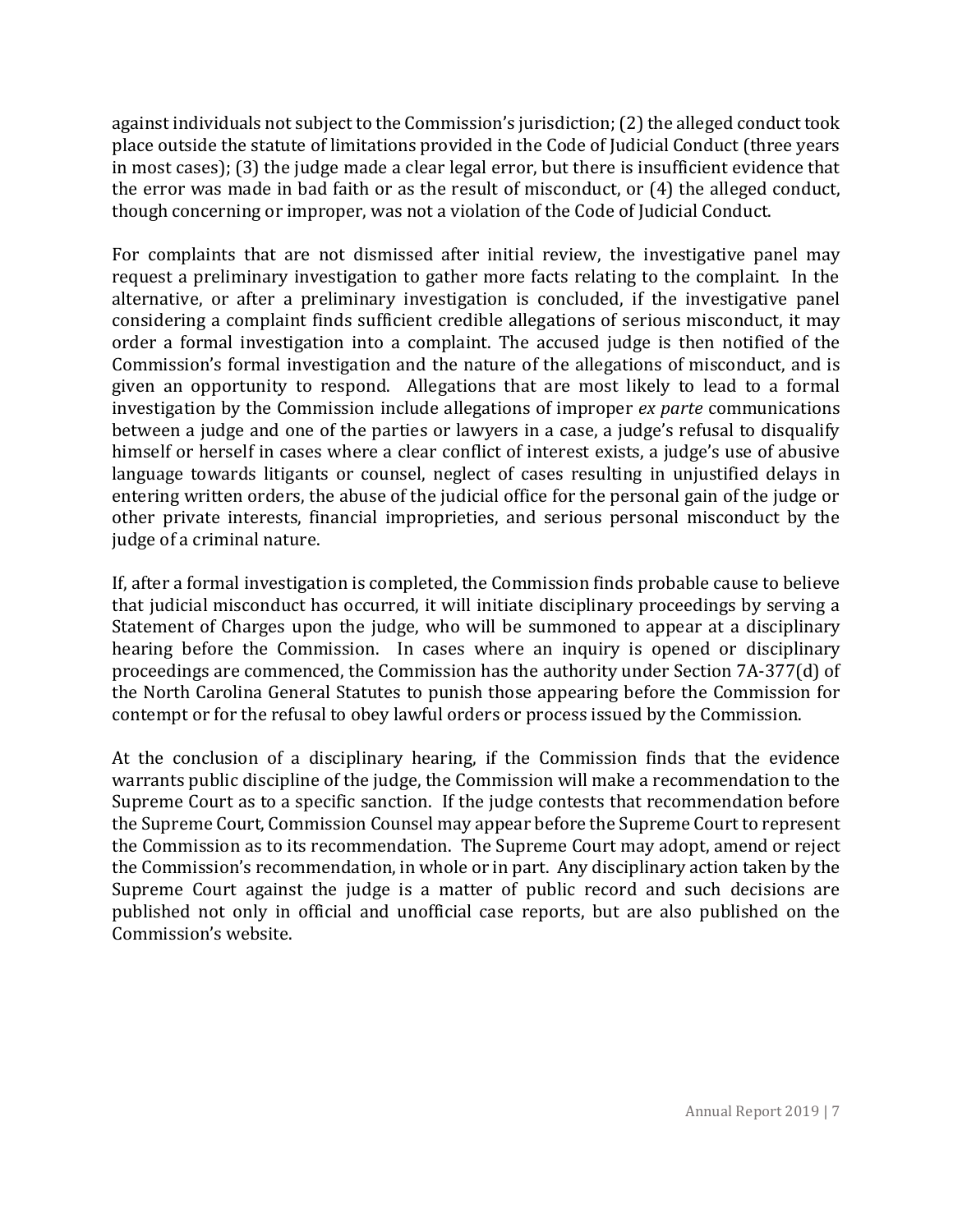#### **Confidentiality**

While decisions of the Supreme Court to impose discipline are matters of public record, North Carolina General Statutes Section 7A-377 provides that all papers filed with the Commission, and all proceedings before the Commission, are confidential. The confidentiality requirement extends to any investigation that the Commission may make, disciplinary hearings before the Commission, recommendations of the Commission to the Supreme Court and the record filed in support of recommendations to the Supreme Court. The judge, justice, commissioner or deputy commissioner who is the subject of the complaint or proceedings before the Commission may waive the confidentiality requirement. Confidentiality also ceases if the Supreme Court orders disciplinary action against the respondent in question. At that point, the statement of charges, pleadings and recommendations of the Commission to the Supreme Court, as well as the record filed in support of the Commission's recommendations, are no longer considered confidential. In accordance with Commission rules, the Commission may also disclose certain limited information when there is a need to notify another person or agency in order to protect the public or the administration of justice.

#### **Advisory Opinions and Educational Programs**

In addition to investigating complaints of judicial misconduct and recommending discipline to the Supreme Court, the Commission also provides an important service to judges, justices and commissioners and deputy commissioners by issuing both formal and informal advisory opinions as to whether certain conduct, if undertaken, would rise to the level of misconduct. The Commission may issue a formal advisory opinion in response to a written request, and any formal advisory opinions are published on the Commission's website.

Judges, justices, commissioners and deputy commissioners may also seek private, confidential informal advisory opinions from the Commission's Chair, Executive Director and Commission Counsel. Each year, Commission staff provides over 300 written responses to requests for informal confidential ethics advice.

The Commission Chair and staff also take part in educational programs for judges, attorneys and other interested parties relating to the North Carolina Code of Judicial Conduct and the work of the Commission. In 2019, Commission staff participated in approximately 10 training programs for North Carolina judges, public servants and attorneys.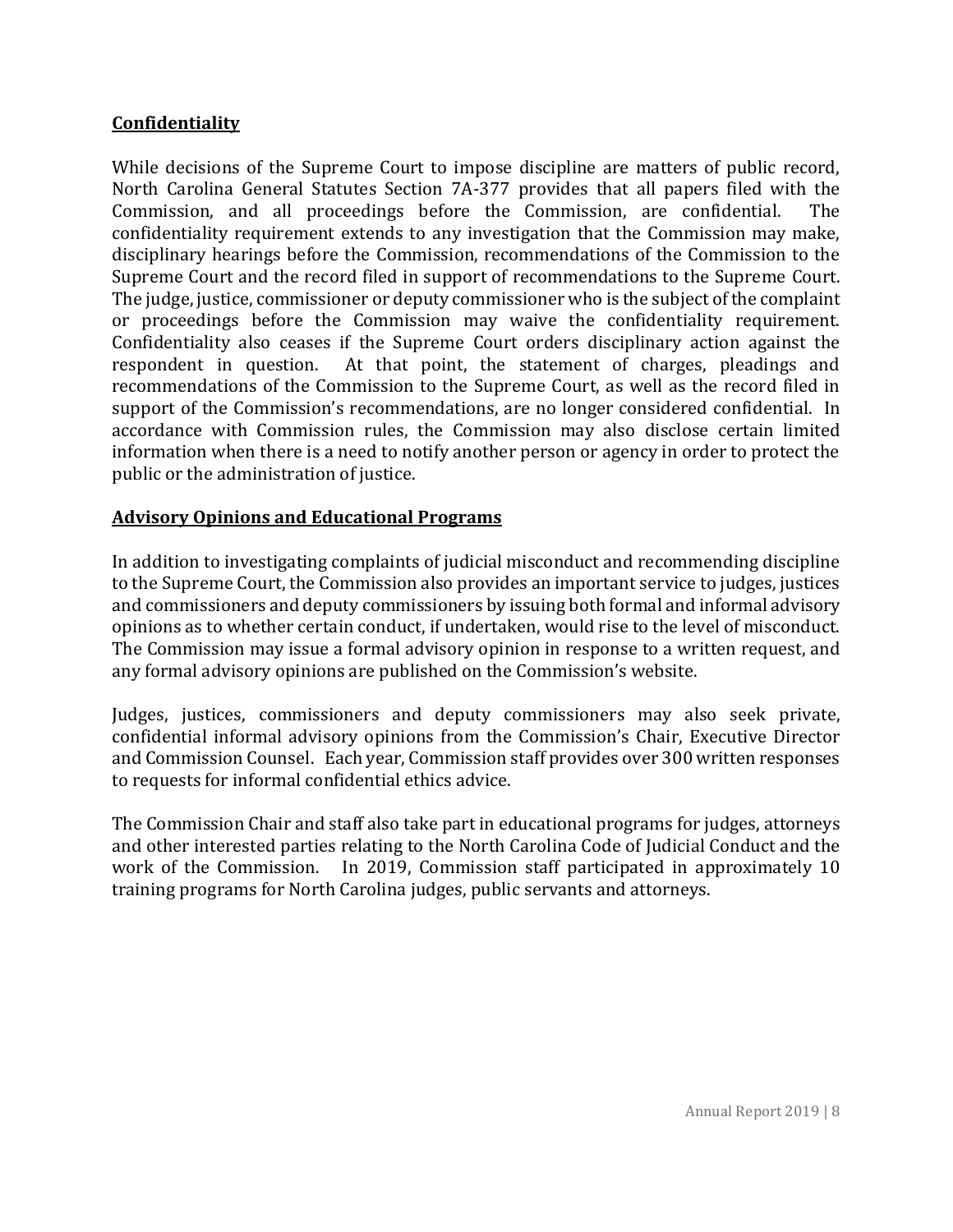### **2019 WORKLOAD STATISTICS**

#### **Review and Investigation of Complaints**

As set forth in Table 1, there were 475 matters pending before the Commission in 2019. This number included 424 new complaints received between January 1, 2019 and December 31, 2019, as well as 51 matters that were pending and carried over from 2018. The 51 matters carried over from 2018 included one matter that was a consolidated action involving two complaints and another matter that was a consolidated action of four complaints. A summary of the Commission's workload in 2019 is provided in Table 1.

#### **TABLE 1: 2019 WORKLOAD SUMMARY**

| <b>2019 Total Workload</b>            | 475 |
|---------------------------------------|-----|
| New complaints in 2019                | 424 |
| <b>Matters carried over from 2018</b> | -51 |

As set forth in Table 2 below, as of December 31, 2019, the Commission took action on 419 of the 475 pending matters in 2019.

| <b>Summary of Commission Action in 2019</b>      | 475           |
|--------------------------------------------------|---------------|
| <b>Dismissed After Initial Review</b>            | 344           |
| <b>Dismissed After Preliminary Investigation</b> | 59            |
| <b>Dismissed After Formal Investigation</b>      | $\mathcal{P}$ |
| <b>Dismissed with Letter of Caution</b>          | 10            |
| <b>Statement of Charges Authorized</b>           | 4             |
| <b>Awaiting Initial Review in 2020</b>           | 56            |

Based upon charges authorized between 2017 and 2019, there were 8 pending disciplinary proceedings before the Commission in 2019 (two of them involved consolidated cases with multiple complaints). Six of those 8 proceedings had disciplinary hearings in 2019 and two remain pending for hearing before the Commission in 2020. Of the six cases heard by the Commission in 2019, four matters resulted in recommendations of public discipline filed with the North Carolina Supreme Court in 2019, one matter was dismissed based upon a consent order, and one matter was pending after hearing and carried over to 2020. Of the four recommendations filed with the Supreme Court in 2019, two resulted in public disciplinary decisions available on the Commission's website, one is awaiting hearing before the North Carolina Supreme Court, and one was dismissed.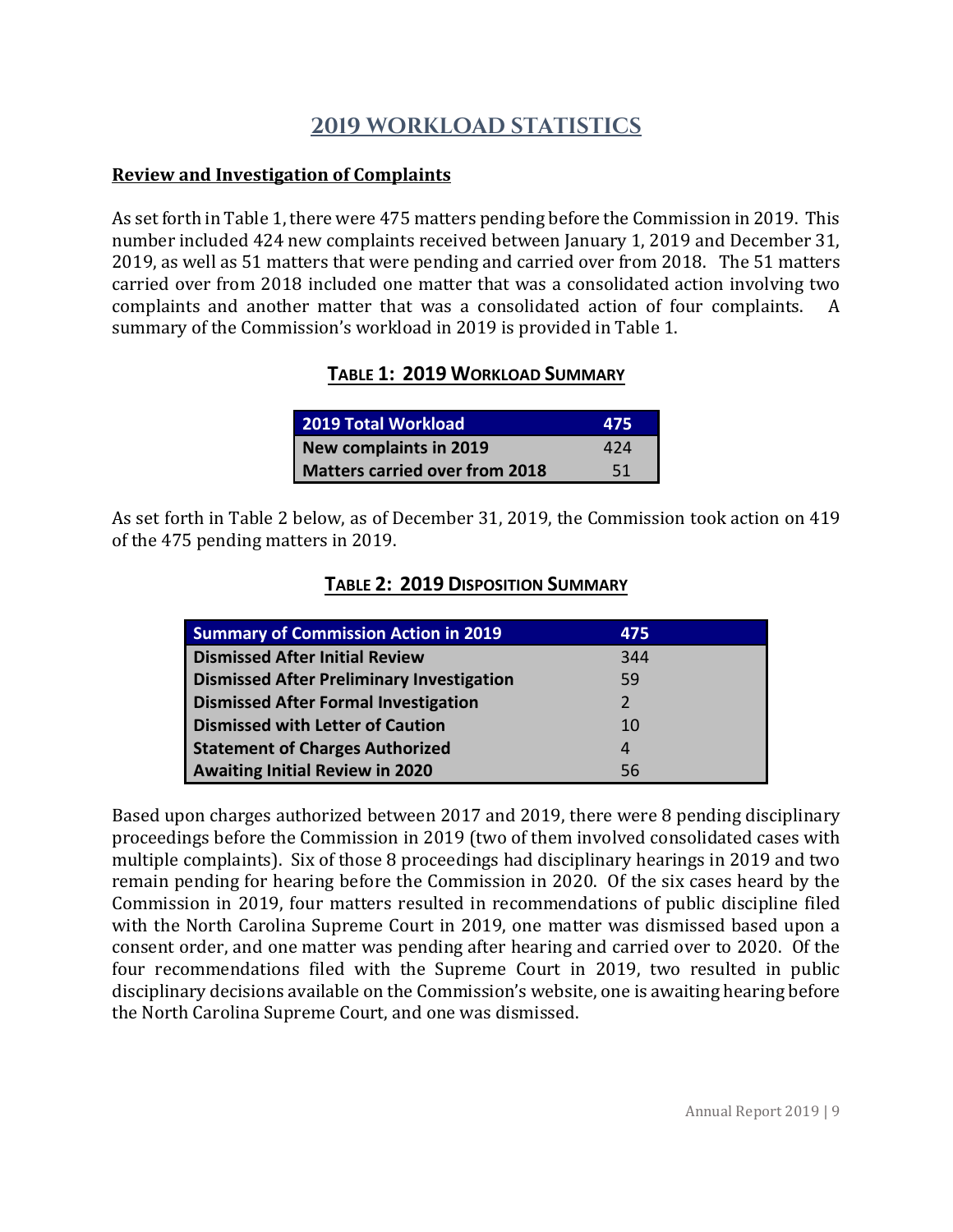By the percentages, and as set forth in Table 3, of the 419 matters considered by the Commission in 2019, 82.10% were dismissed after initial review and without investigation, 14% were dismissed after preliminary investigation and .48% were dismissed after formal investigation. For the remaining complaints, 2.39% were dismissed with a private letter of caution, and .95% of the complaints resulted in the initiation of disciplinary proceedings through the filing of statements of charges.



#### **TABLE 3: 2019 DISPOSITION SUMMARY BY PERCENTAGE**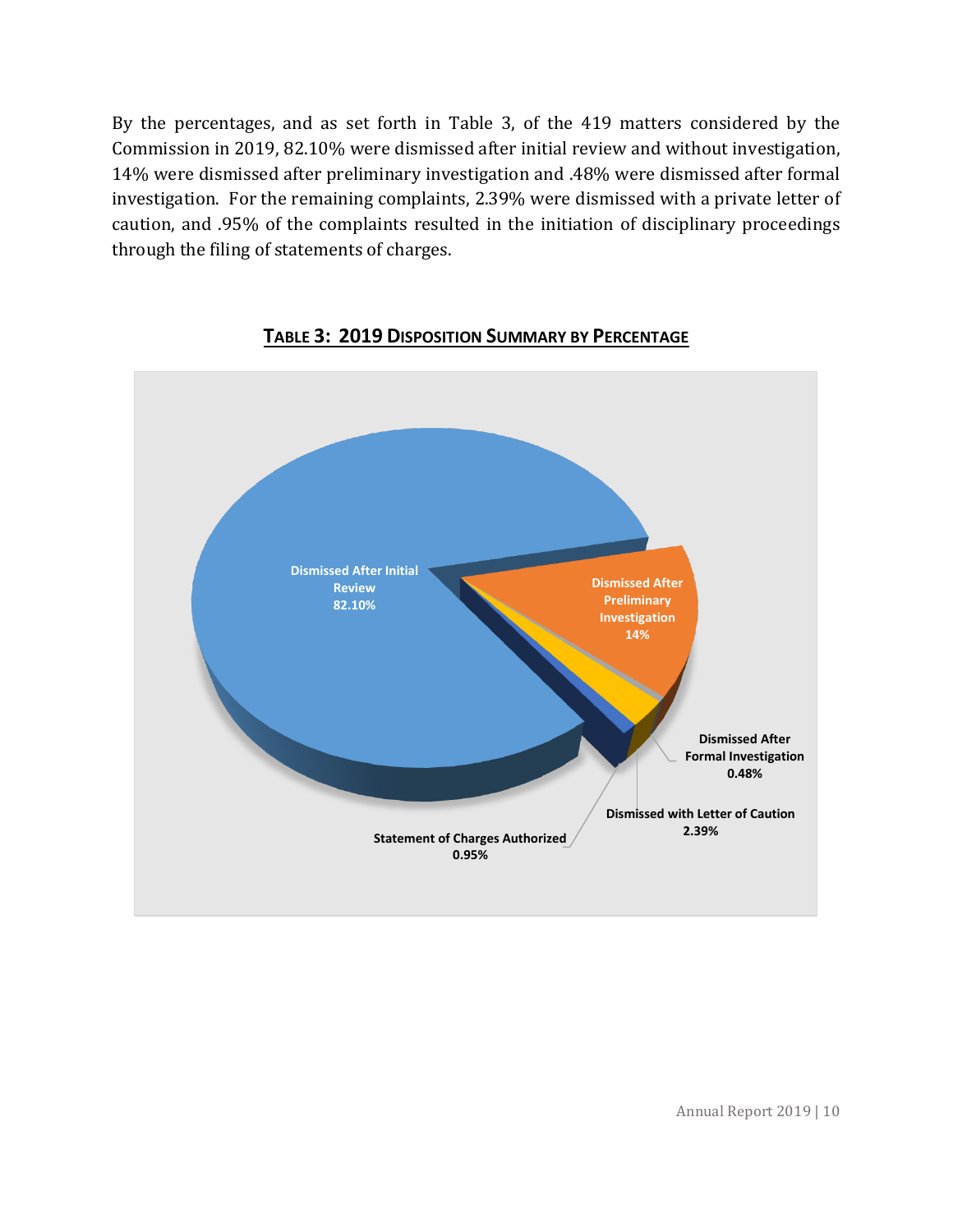#### **Nature of Complaints Considered by the Commission**

Written complaints are received from citizens (most of whom are involved in criminal or civil proceedings before the judge in question), attorneys, judges (either as self-reports or reports from other judges and court staff), and occasionally anonymous complainants. The Commission will also at times initiate a complaint on its own motion on the discovery of credible information of potential misconduct (such as through reports in the media). There were 12 different categories of complainants in the 424 new complaints filed in 2019 (note that some complaints have multiple complainants). Table 4 identifies the categories of complainants who filed complaints with the Commission in 2019.



#### **TABLE 4: CATEGORIES OF COMPLAINANTS**

Most complaints arose out of courtroom proceedings in front of trial judges of the General Court of Justice (superior court and district court judges). A single complaint may also allege misconduct by multiple judges, particularly in complaints against the appellate courts, where a single complaint may name every judge of the Court of Appeals or every justice of the Supreme Court. Overall in 2019, and as set forth in Table 5, complaints named district court judges 306 times, superior court judges 145 times, judges of the Court of Appeals 39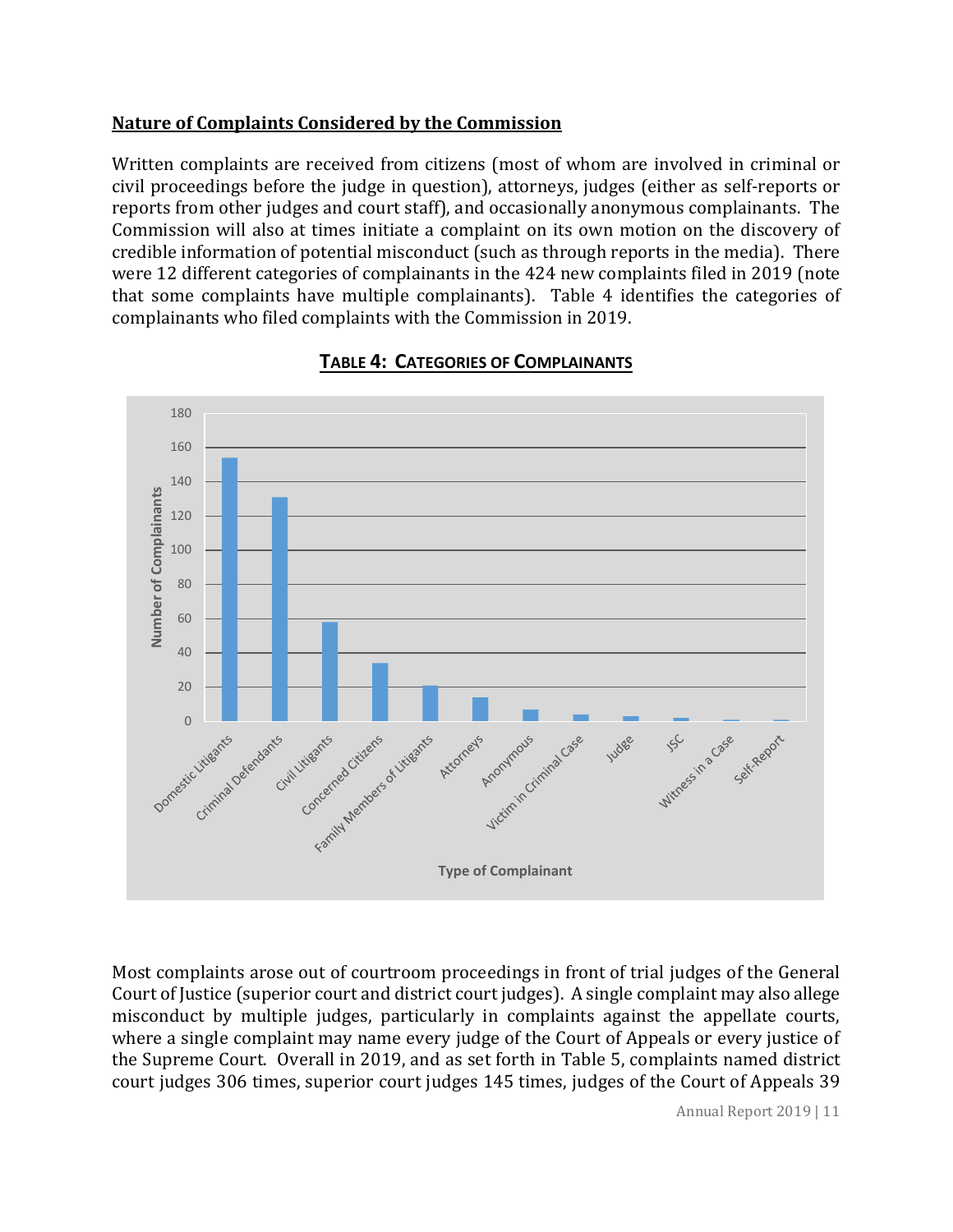times, and justices of the Supreme Court 10 times. No complaints were received in 2019 against commissioners of the Industrial Commission, while deputy commissioners were named in complaints 13 times.



**TABLE 5: TARGETS OF COMPLAINTS: JUDGES AND COMMISSIONERS**

As set forth in Tables 6 and 7, most complainants are litigants who appeared before a trial judge in either civil, criminal or domestic matters. For example, of the complainants who filed complaints against district court judges, almost 80% were litigants who appeared before the judge, either as domestic litigant, criminal defendant or civil litigant. Of those litigants, most were involved in domestic cases (including divorce, child custody and child support). As in the district courts, approximately 80% of complaints against superior court judges were filed by parties who appeared before them. Of those complainants, most were criminal defendants.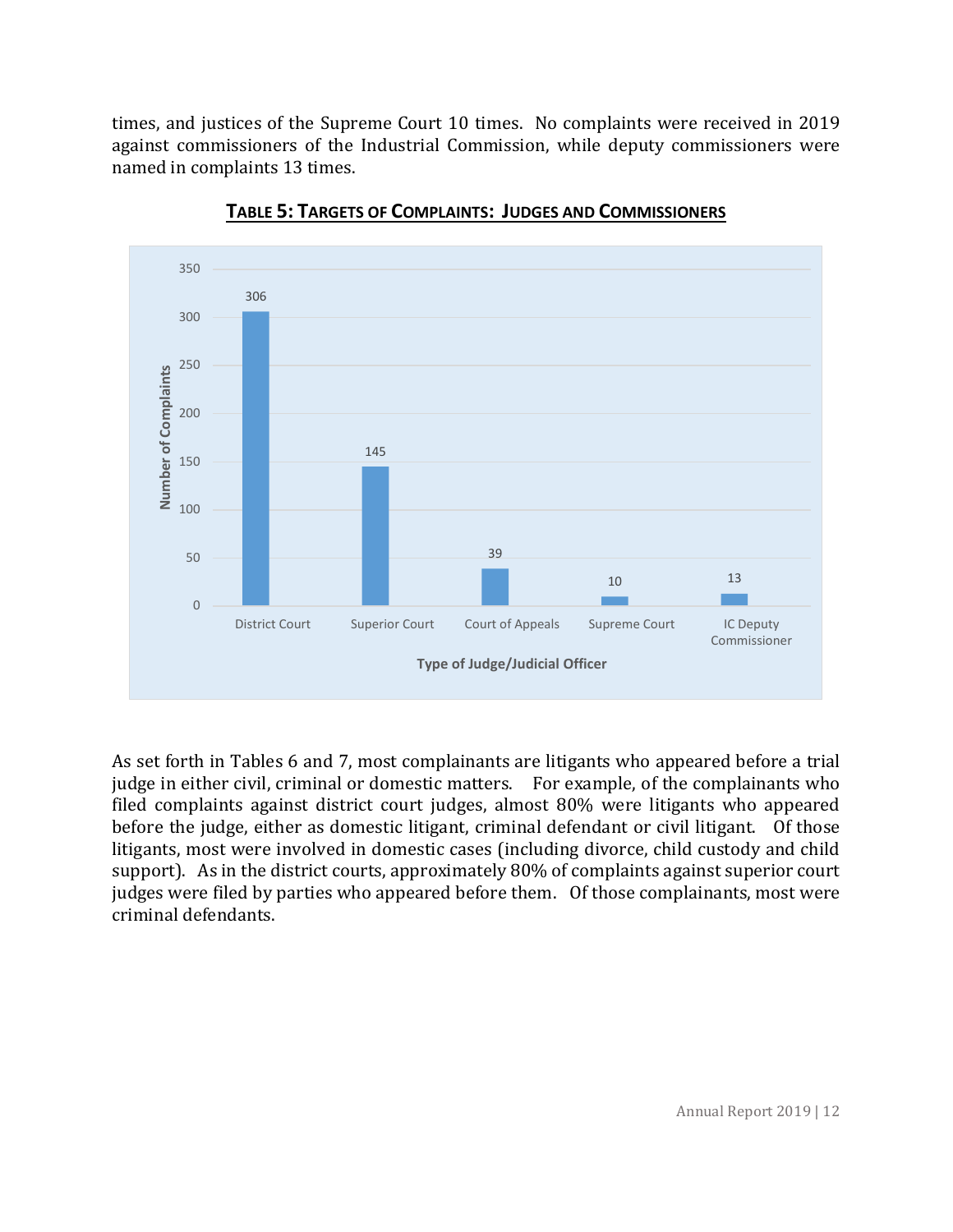#### **TABLE 6: COMPLAINTS AGAINST DISTRICT COURT JUDGES**



#### **TABLE 7: COMPLAINTS AGAINST SUPERIOR COURT JUDGES**



Annual Report 2019 | 13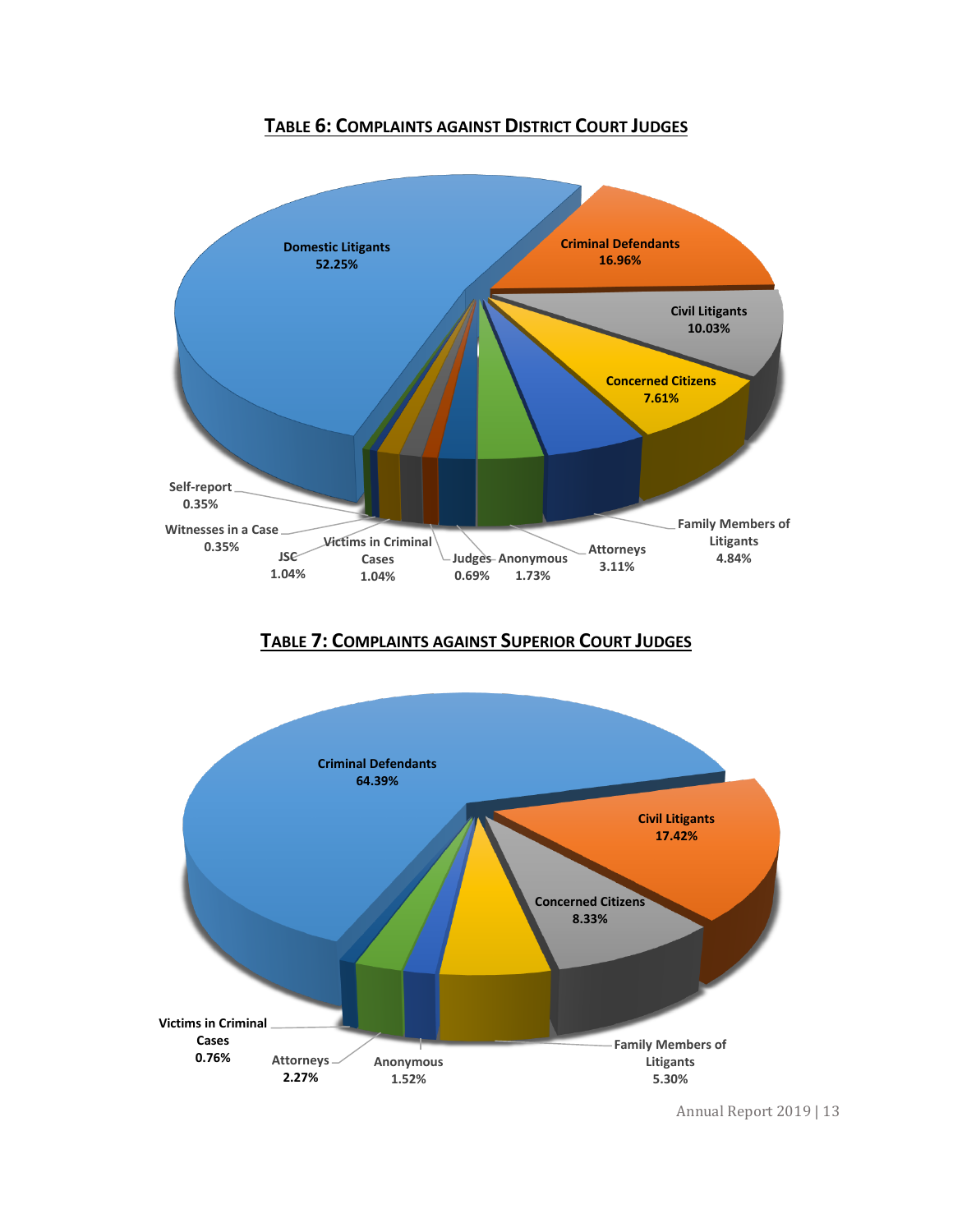#### **TABLE 8: TYPES OF JUDICIAL MISCONDUCT ALLEGED**

As set forth in Table 8, the most common complaint was that a judge committed some form of legal error in rendering a decision in a case. General allegations of bias or the denial of a fair hearing were also common complaints and were often coupled with claims of legal error. The data below indicates the number of times a particular allegation appeared in a complaint in 2019 (note that a single complaint may raise multiple allegations).

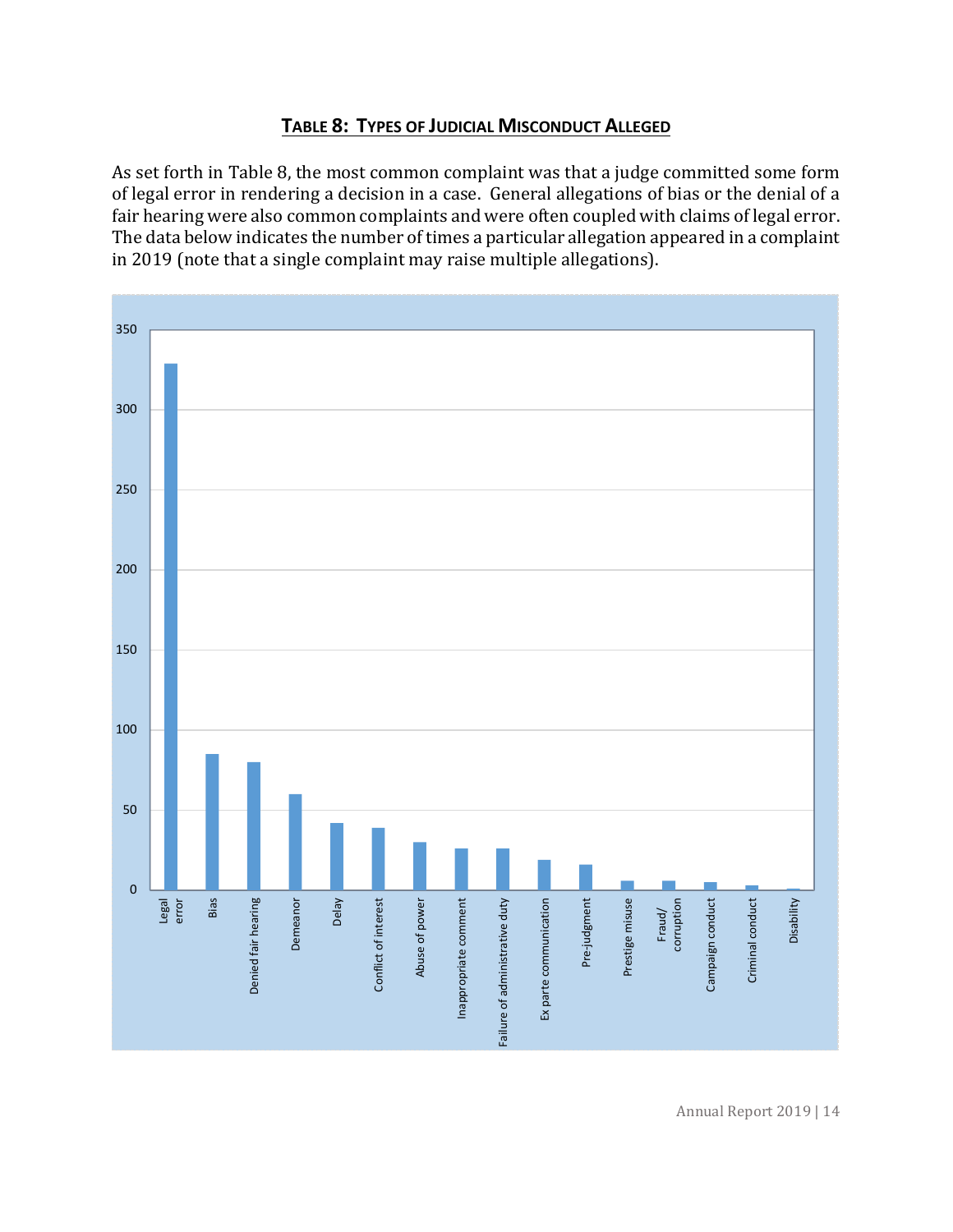#### **Five Year Trends in Workload**

The Commission's workload increased significantly in 2019. As indicated in Table 9, there was a large increase in the number of complaints filed in 2019, as well as the number of disciplinary hearings and recommendations filed with the North Carolina Supreme Court.

|                                                     | 2019 | 2018                     | 2017 | 2016 | 2015 |
|-----------------------------------------------------|------|--------------------------|------|------|------|
| <b>Complaints Pending at Year Start</b>             | 51   | 56                       | 34   | 39   | 50   |
| <b>New Complaints Filed</b>                         | 424  | 355                      | 357  | 251  | 227  |
| <b>Complaints Pending at Year End</b> <sup>1</sup>  | 56   | 55                       | 56   | 34   | 39   |
| Dismissed Without Formal Investigation <sup>2</sup> | 403  | 343                      | 309  | 236  | 217  |
| <b>Formal Investigations Ordered</b>                | 18   | 16                       | 28   | 15   | 16   |
| <b>Dismissed After Formal Investigation</b>         |      | 5                        | 11   | 8    | 12   |
| <b>Private Letters of Caution Issued</b>            | 10   | 8                        | 15   | 10   |      |
| <b>Statements of Charges Authorized</b>             | 4    | 6                        | 6    |      |      |
| <b>Disciplinary Hearings</b>                        | 6    | $\overline{\mathcal{L}}$ |      |      |      |
| <b>Recommendations for Public Discipline</b>        | 4    | $\overline{2}$           |      |      |      |
| <b>Charges Withdrawn or Dismissed</b>               |      |                          |      |      |      |

#### **TABLE 9: FIVE YEAR TRENDS**

<sup>1</sup>Includes new complaints awaiting initial review, existing complaints under investigation and disciplinary proceedings awaiting hearings.

2Includes all complaints dismissed on initial review or after preliminary investigation.